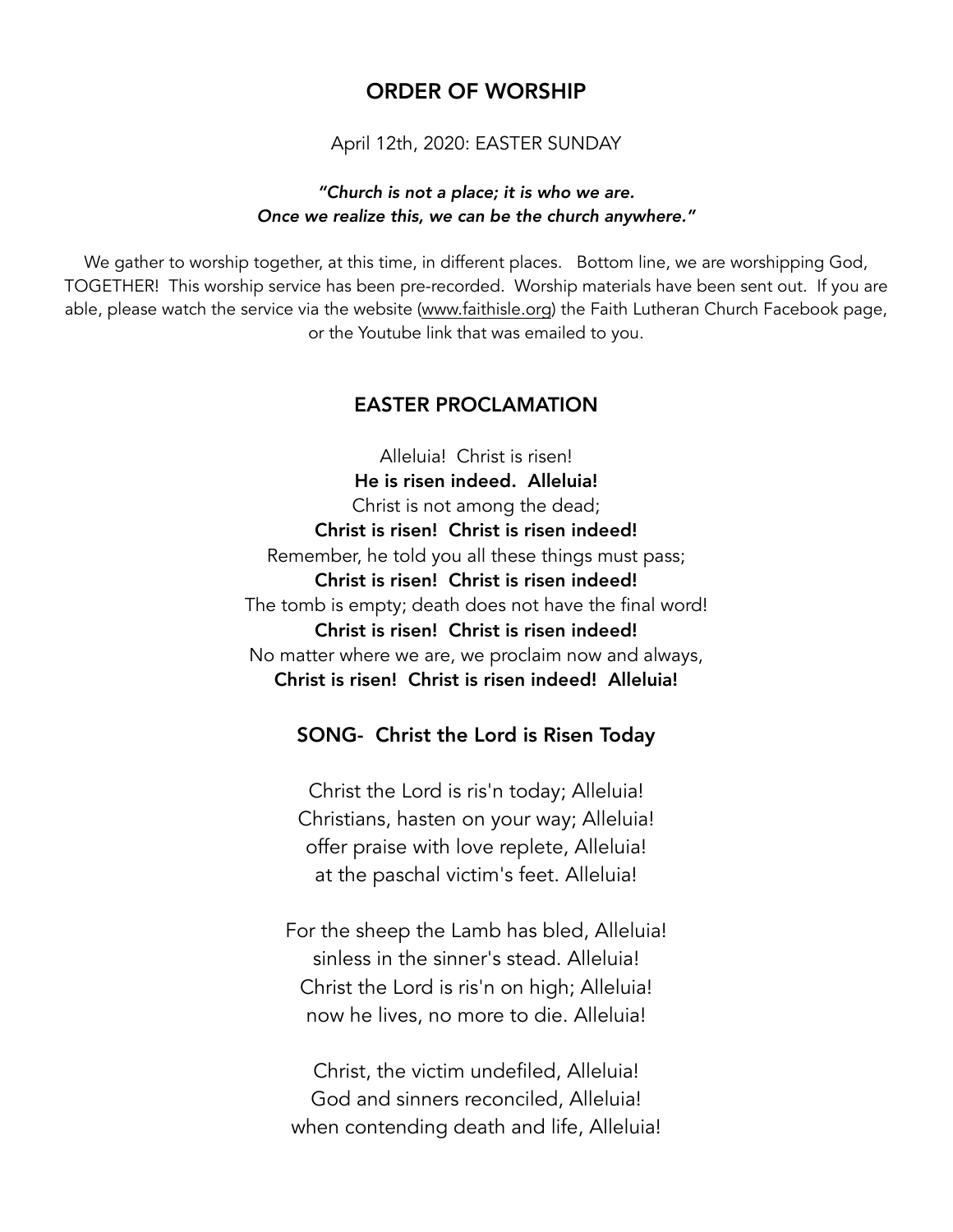met in strange and awesome strife. Alleluia!

 Christians, on this holy day, Alleluia! all your grateful homage pay; Alleluia! Christ the Lord is ris'n on high; Alleluia! now he lives, no more to die. Alleluia!

# THANKSGIVING FOR BAPTISM

Alleluia! Christ is risen. Christ is risen indeed. Alleluia!

Joined to Christ in the waters of baptism, we are raised with him to new life. Let us give thanks for the gift of baptism.

*Water may be poured into the font as the presiding minister gives thanks.*  We give you thanks, O God, for in the beginning you created us in your image and planted us in a well-watered garden. In the desert you promised pools of water for the parched, and you gave us water from the rock. When we did not know the way, you sent the Good Shepherd to lead us to still waters. At the cross, you watered us from Jesus' wounded side, and on this day, you shower us again with the water of life.

We praise you for your salvation through water, for the water in this font, and for all water everywhere. Bathe us in your forgiveness, grace, and love. Satisfy the thirsty, and give us the life only you can give.

> To you be given honor and praise through Jesus Christ our Lord in the unity of the Holy Spirit, now and forever.

Amen.

# PRAYER OF THE DAY

Living God, rejoicing in this day of resurrection, we have come to celebrate the strength of your love- a love that triumphs even over death. As we exult in the miracle of your incarnate love, we thank you for the opportunity to encounter the Risen Christ here in our midst. Amen.

# **SCRIPTURE**

# First Reading: Acts 10:34-43

A reading from Acts.

34Peter began to speak to [the people]: "I truly understand that God shows no partiality, 35but in every nation anyone who fears him and does what is right is acceptable to him. 36You know the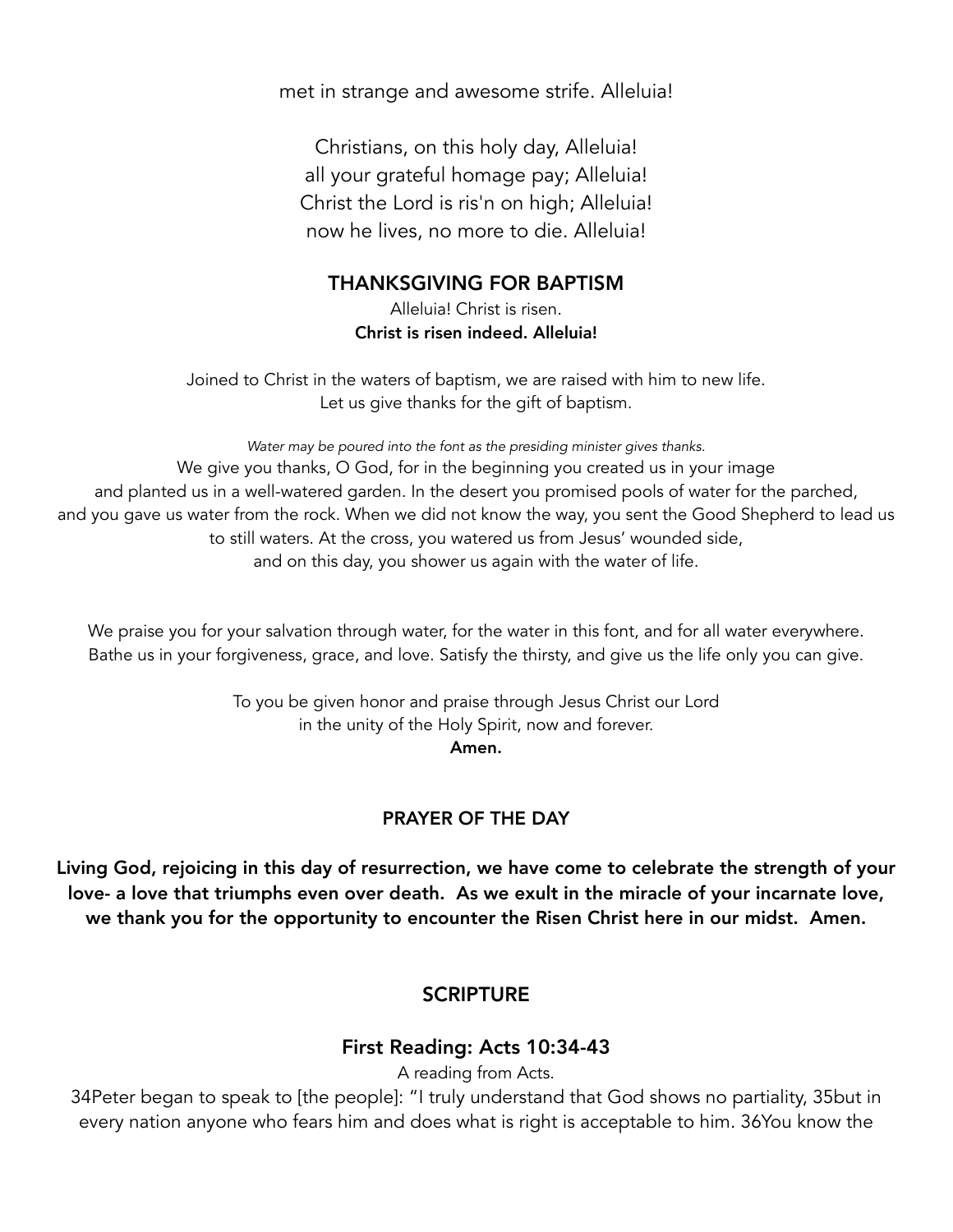message he sent to the people of Israel, preaching peace by Jesus Christ—he is Lord of all. 37That message spread throughout Judea, beginning in Galilee after the baptism that John announced: 38how God anointed Jesus of Nazareth with the Holy Spirit and with power; how he went about doing good and healing all who were oppressed by the devil, for God was with him. 39We are witnesses to all that he did both in Judea and in Jerusalem. They put him to death by hanging him on a tree; 40but God raised him on the third day and allowed him to appear, 41not to all the people but to us who were chosen by God as witnesses, and who ate and drank with him after he rose from the dead. 42He commanded us to preach to the people and to testify that he is the one ordained by God as judge of the living and the dead. 43All the prophets testify about him that everyone who believes in him receives forgiveness of sins through his name."

> Word of God, word of life. Thanks be to God.

# Second Reading: Colossians 3:1-4

1If you have been raised with Christ, seek the things that are above, where Christ is, seated at the right hand of God. 2Set your minds on things that are above, not on things that are on earth, 3for you have died, and your life is hidden with Christ in God. 4When Christ who is your life is revealed, then you also will be revealed with him in glory.

> Word of God, word of life. Thanks be to God.

# Gospel: John 20:1-18

The holy gospel according to John.

1Early on the first day of the week, while it was still dark, Mary Magdalene came to the tomb and saw that the stone had been removed from the tomb. 2So she ran and went to Simon Peter and the other disciple, the one whom Jesus loved, and said to them, "They have taken the Lord out of the tomb, and we do not know where they have laid him." 3Then Peter and the other disciple set out and went toward the tomb. 4The two were running together, but the other disciple outran Peter and reached the tomb first. 5He bent down to look in and saw the linen wrappings lying there, but he did not go in. 6Then Simon Peter came, following him, and went into the tomb. He saw the linen wrappings lying there, 7and the cloth that had been on Jesus' head, not lying with the linen wrappings but rolled up in a place by itself. 8Then the other disciple, who reached the tomb first, also went in, and he saw and believed; 9for as yet they did not understand the scripture, that he must rise from the dead. 10Then the disciples returned to their homes.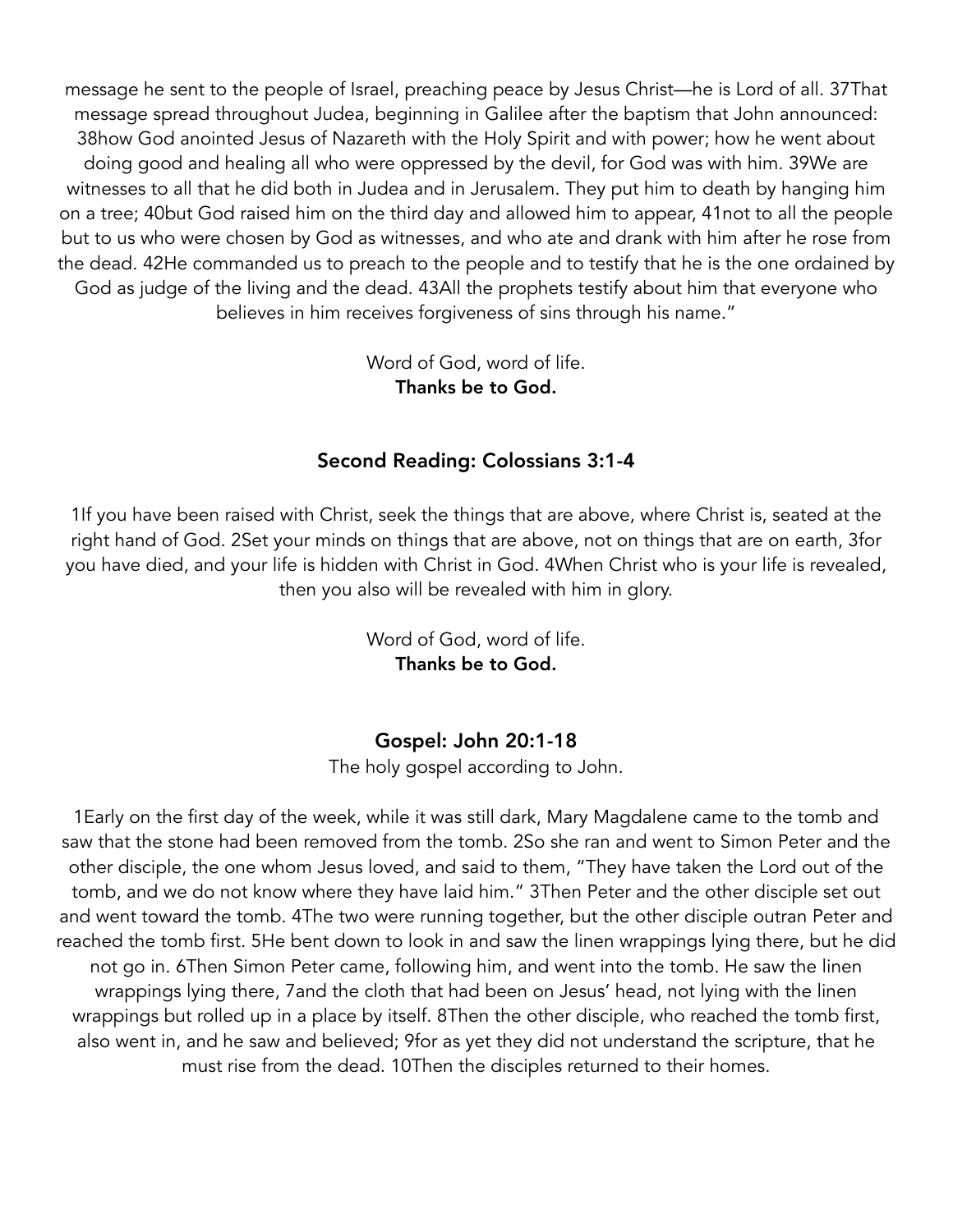11But Mary stood weeping outside the tomb. As she wept, she bent over to look into the tomb; 12and she saw two angels in white, sitting where the body of Jesus had been lying, one at the head and the other at the feet. 13They said to her, "Woman, why are you weeping?" She said to them, "They have taken away my Lord, and I do not know where they have laid him." 14When she had said this, she turned around and saw Jesus standing there, but she did not know that it was Jesus. 15Jesus said to her, "Woman, why are you weeping? Whom are you looking for?" Supposing him to be the gardener, she said to him, "Sir, if you have carried him away, tell me where you have laid him, and I will take him away." 16Jesus said to her, "Mary!" She turned and said to him in Hebrew, "Rabbouni!" (which means Teacher). 17Jesus said to her, "Do not hold on to me, because I have not yet ascended to the Father. But go to my brothers and say to them, 'I am ascending to my Father and your Father, to my God and your God.' " 18Mary Magdalene went and announced to the disciples, "I have seen the Lord"; and she told them that he had said these things to her.

> The gospel of the Lord. Praise to you, O Christ.

#### MESSAGE

#### HYMN OF THE DAY- This Easter Celebration

Written by Carolyn Winfrey Gillette, sung to the tune of "The Church's One Foundation"

 This Easter celebration is not like ones we've known. We pray in isolation, we sing the hymns alone. We're distant from our neighbors — from worship leaders, too. No flowers grace the chancel to set a festive mood.

No gathered choirs are singing; no banners lead the way. O God of love and promise, where's joy this Easter Day? With sanctuaries empty, may homes become the place we ponder resurrection and celebrate your grace.

Our joy won't come from worship that's in a crowded room but from the news of women who saw the empty tomb. Our joy comes from disciples who ran with haste to see who heard that Christ is risen, and then, by grace, believed.

In all the grief and suffering, may we remember well: Christ suffered crucifixion and faced the powers of hell. Each Easter bears the promise: Christ rose that glorious day! Now nothing in creation can keep your love away.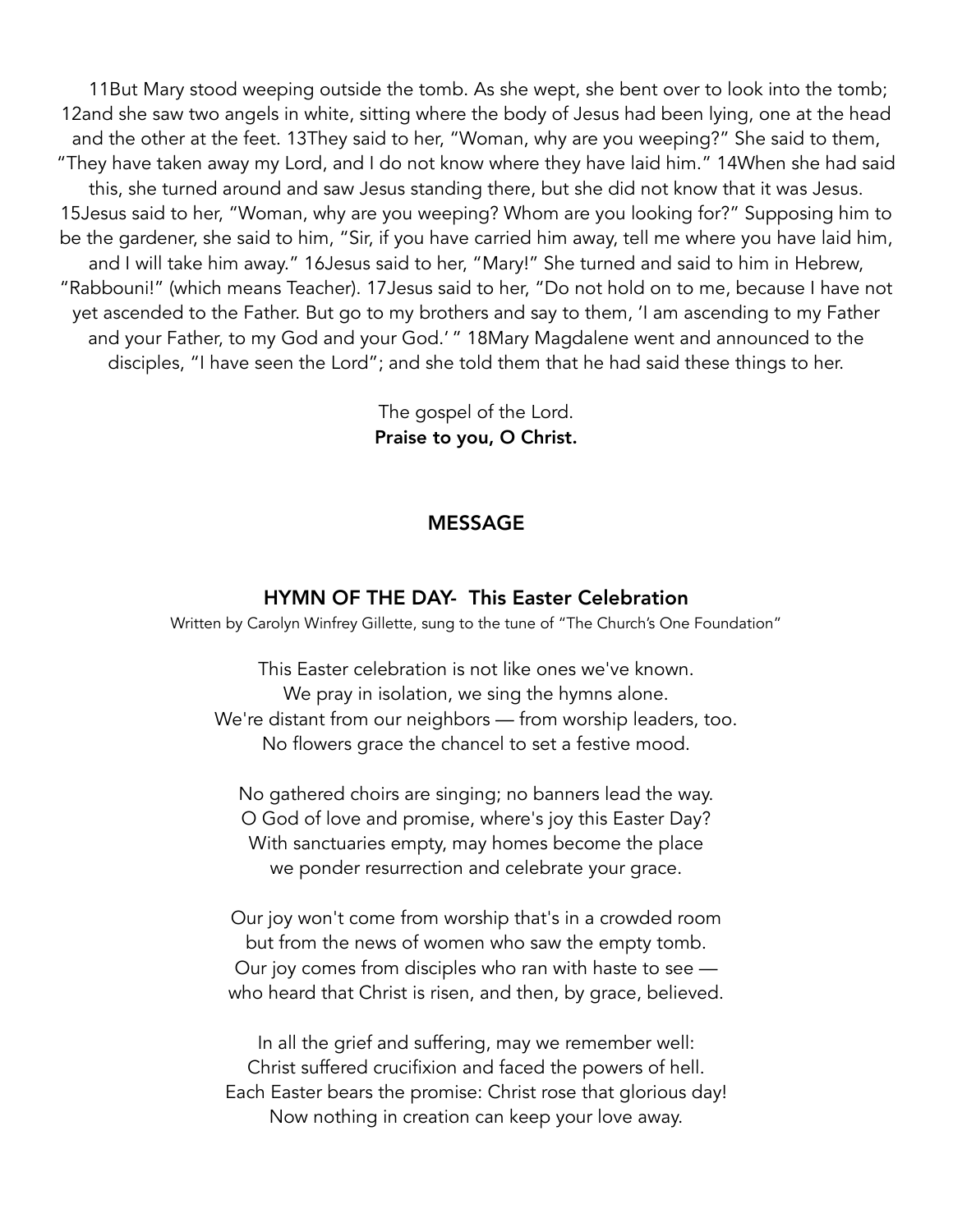We thank you that on Easter, your church is blessed to be a scattered, faithful body that's doing ministry. In homes and in the places of help and healing, too, we live the Easter message by gladly serving you.

#### NICENE CREED

We believe in one God, the Father, the Almighty, maker of heaven and earth, of all that is, seen and unseen.

We believe in one Lord, Jesus Christ, the only Son of God, eternally begotten of the Father, God from God, Light from Light, true God from true God, begotten, not made, of one Being with the Father; through him all things were made. For us and for our salvation he came down from heaven, was incarnate of the Holy Spirit and the virgin Mary and became truly human. For our sake he was crucified under Pontius Pilate; he suffered death and was buried. On the third day he rose again in accordance with the scriptures; he ascended into heaven and is seated at the right hand of the Father. He will come again in glory to judge the living and the dead, and his kingdom will have no end.

We believe in the Holy Spirit, the Lord, the giver of life, who proceeds from the Father and the Son,\* who with the Father and the Son is worshiped and glorified, who has spoken through the prophets. We believe in one holy catholic and apostolic church. We acknowledge one baptism for the forgiveness of sins. We look for the resurrection of the dead, and the life of the world to come. Amen.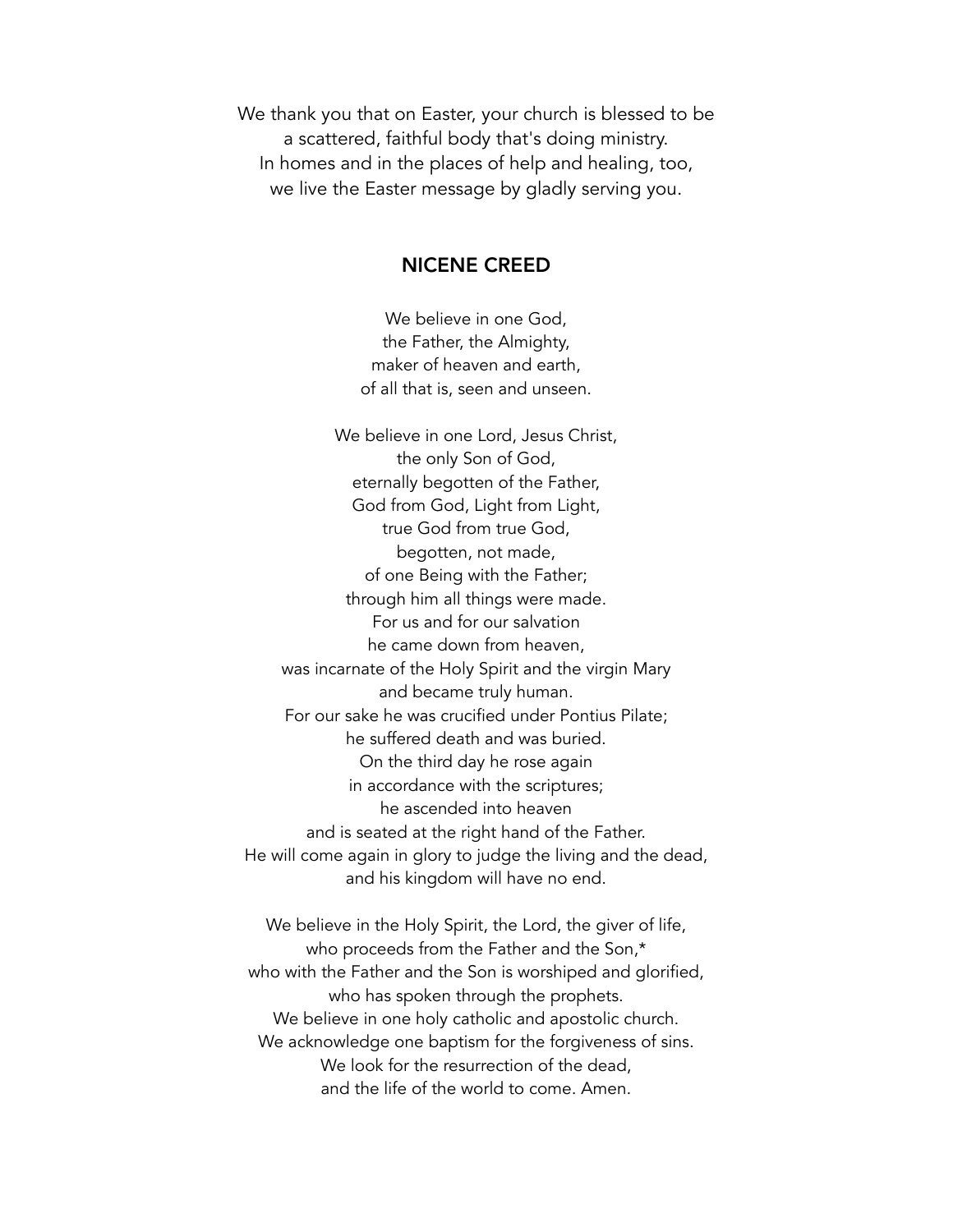# PRAYERS OF INTERCESSION

Uplifted by the promised hope of healing and resurrection, we join the people of God in all times and places in praying for the church, the world, and all who are in need.

God of resurrection, from the very beginning you give the church the gift of women as your witnesses: as preachers, teachers, and leaders. Open our ears to their proclamation this day and always. Lord, in your mercy, hear our prayer.

All your creation praises you—the earth hums, the seas pulse, the stars shine, and the galaxies whirl in glorious harmonies to honor you. Let us hear and blend our voices in the song. Lord, in your mercy, hear our prayer.

The countries of the world experience disunity and conflict; we set our minds on fear and greed rather than on your rule of justice and steadfast love. Build up all countries on your cornerstone of peace. Lord, in your mercy, hear our prayer.

We still weep with those who weep, and mourn with those who mourn. Cradle the fearful, the suffering, and the dying, assuring them of your loving presence especially those suffering from COVID-19, those who are mourning, those who are anxious, unemployed, and all those we name in our hearts. Lord, in your mercy, hear our prayer.

Risen Lord, you went ahead of us into the grave and defeated the powers of evil. We remember those who have died. Inspire us to live our lives in this resurrection hope and draw us to you in our final days. Lord, in your mercy, hear our prayer.

With bold confidence in your love, almighty God, we place all for whom we pray into your eternal care; through Christ our Lord. Amen.

# LORD'S PRAYER

Gathered into one by the Holy Spirit, let us pray as Jesus taught us.

Our Father, who art in heaven, hallowed be thy name, thy kingdom come, thy will be done, on earth as it is in heaven. Give us this day our daily bread; and forgive us our trespasses, as we forgive those who trespass against us;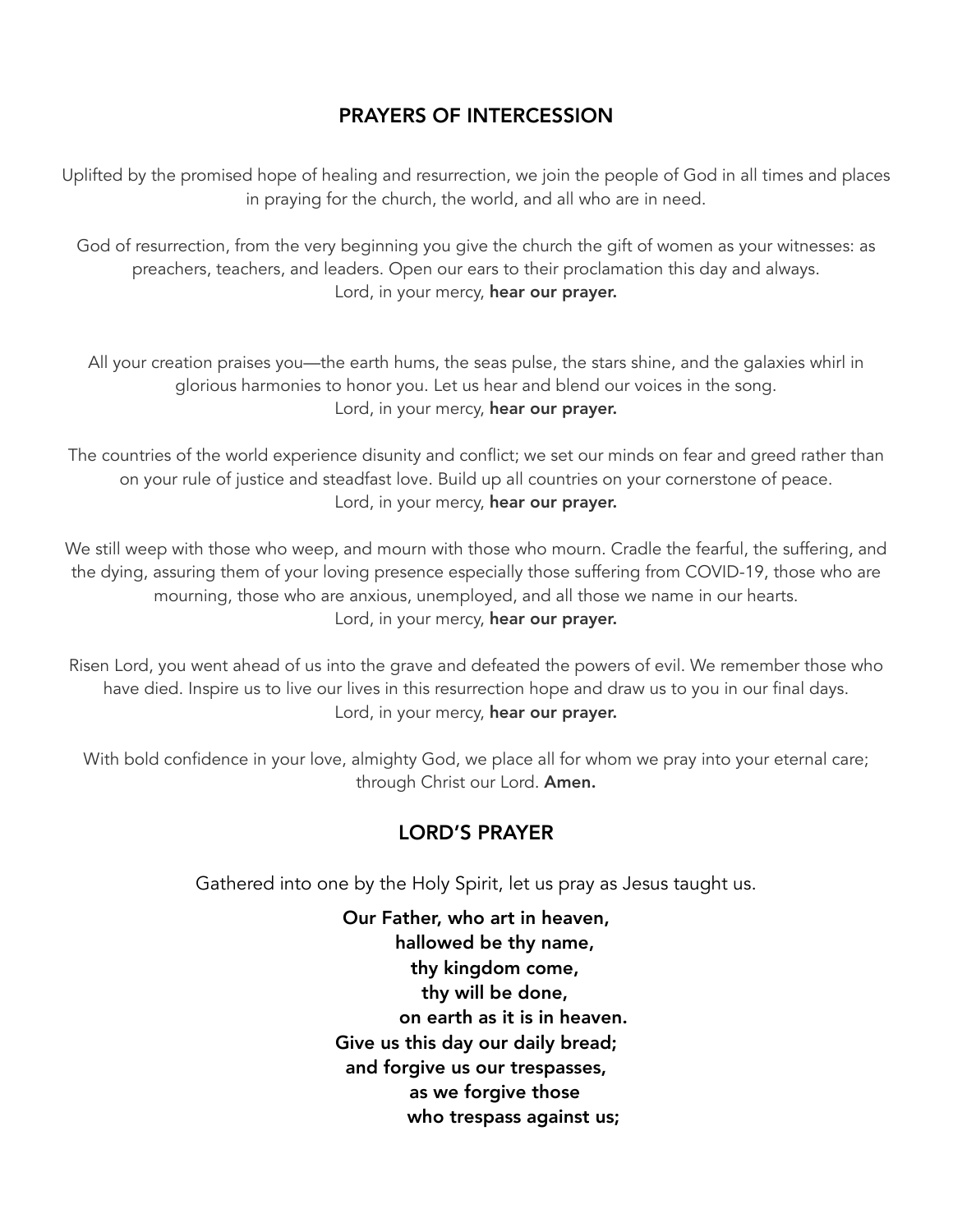and lead us not into temptation, but deliver us from evil. For thine is the kingdom, and the power, and the glory, forever and ever. Amen.

#### BLESSING

May the One who brought forth Jesus from the dead raise you to new life, fill you with hope, and turn your mourning into dancing. Almighty God, Father, + Son, and Holy Spirit, bless you now and forever. Amen.

#### SENDING SONG- Thine is the Glory

 Thine is the glory, risen, conqu'ring Son; endless is the vict'ry thou o'er death hast won! Angels in bright raiment rolled the stone away, kept the folded grave-clothes where thy body lay.

 *Refrain* Thine is the glory, risen, conqu'ring Son; endless is the vict'ry thou o'er death hast won!

 Lo, Jesus meets thee, risen from the tomb! Lovingly he greets thee, scatters fear and gloom; let his church with gladness hymns of triumph sing, for the Lord now liveth; death hath lost its sting! *Refrain*